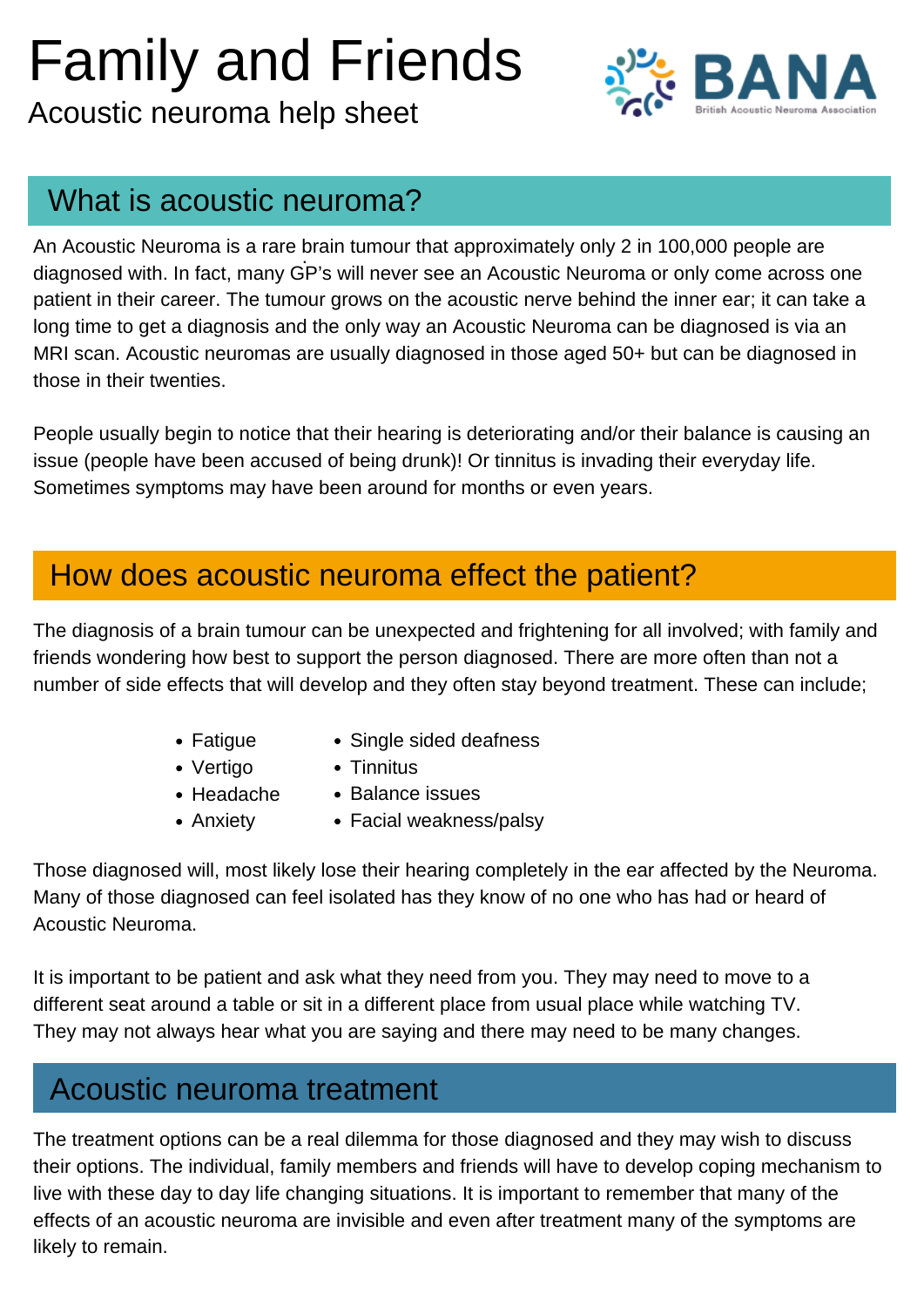- Take care of the home and bills, prepare meals
- Assist the patient up and down stairs or in and out of bed
- Help the with showering/bathing
- Help them with personal care and getting dressed
- Assist them with walks out or vestibular therapy
- Drive the patient to post-treatment appointments
- Communicate with healthcare providers

Carers of patients recovering from acoustic neuroma treatment may:

If the patient is on **'watch and wait'** you may be providing **ongoing emotional support, attending MRI scans or appointments** with healthcare providers. You may find the person diagnosed **tires more easily**, their **balance may be effected** or **their hearing may gradually deteriorate** further. **Tinnitus**

can be one of the most intrusive and never ending experiences for someone with an AN and the individual **may lose confidence** in doing some activities they had previously enjoyed.

You may have been on the diagnostic journey with the patient for some time. This process **can be stressful and upsetting**. Or, it may have been a sudden diagnosis which **can be a shock**. A diagnosis **can provoke further worry or having answers may give some relief**. Through the diagnosis journey you may have **attended appointments** and **provided emotional support** to the patient.

# Family and Friends

Acoustic neuroma impact on carers



### **Diagnosis**



### **Approaching treatment**

As your loved one approaches the treatment stage you may start to prepare the home for their return. If the patient is undergoing surgery, this may include **stocking up on groceries**, **preparing a room** for them or spending time **researching**

**support services**.

**Recovery**

#### **Watch and Wait**